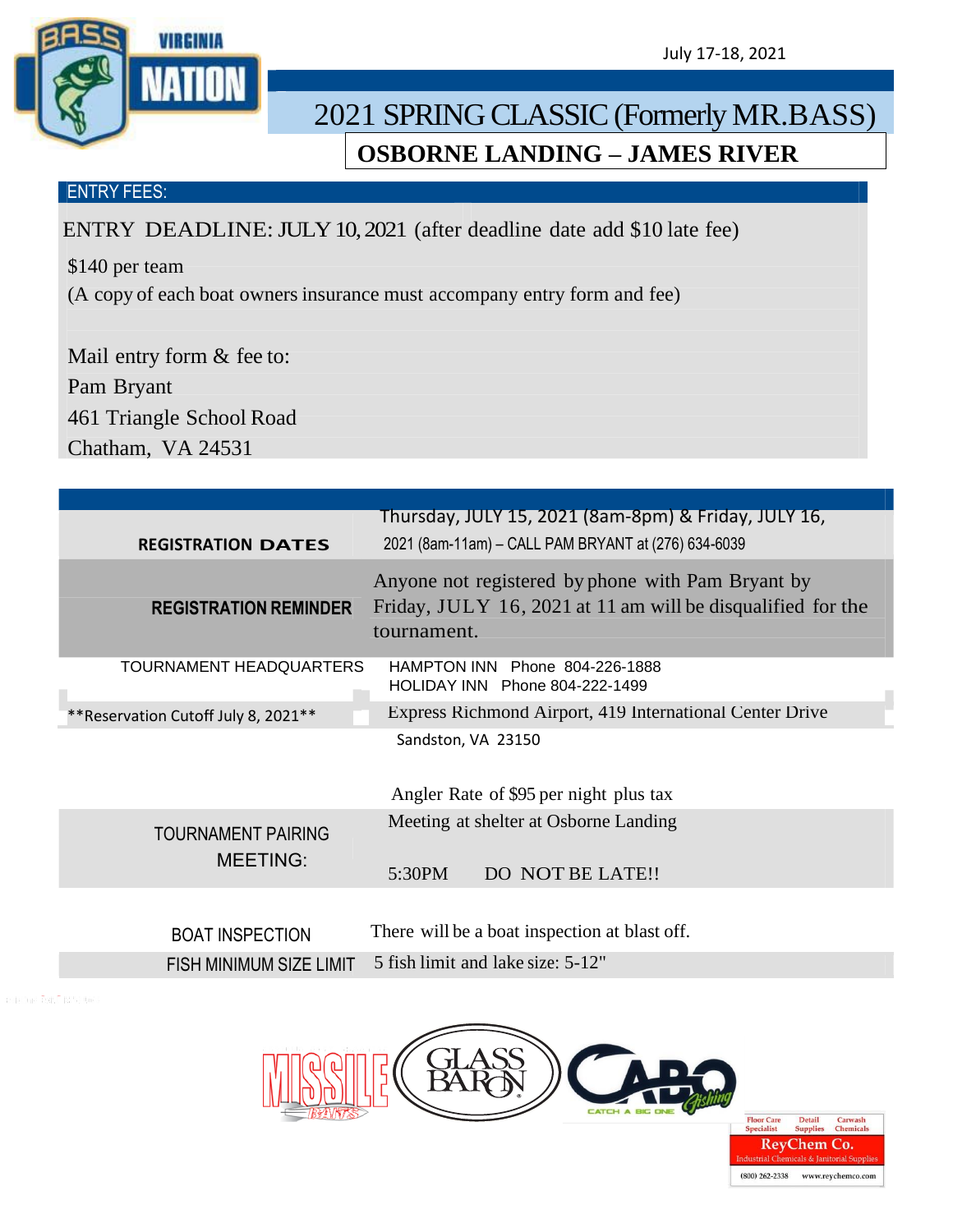

## **2021 SPRING CLASSIC QUALIFIER (Formerly Mr. BASS)**

**July 17-18, 2021**

**Osborne Landing, James River**

**Tournament Entry Form:**

**Club: Region: \_ Boat Owner- Cell #- Non-Boater- Cell #- Boat Owner- Cell #- Non-Boater- Cell #- Boat Owner- Cell #- Non-Boater- Cell #- Boat Owner- Cell #- Non-Boater- Cell #-**

> **This event is a state qualifier. To be eligible you must be an active member of the B.A.S.S. Nation of VA Inc.**